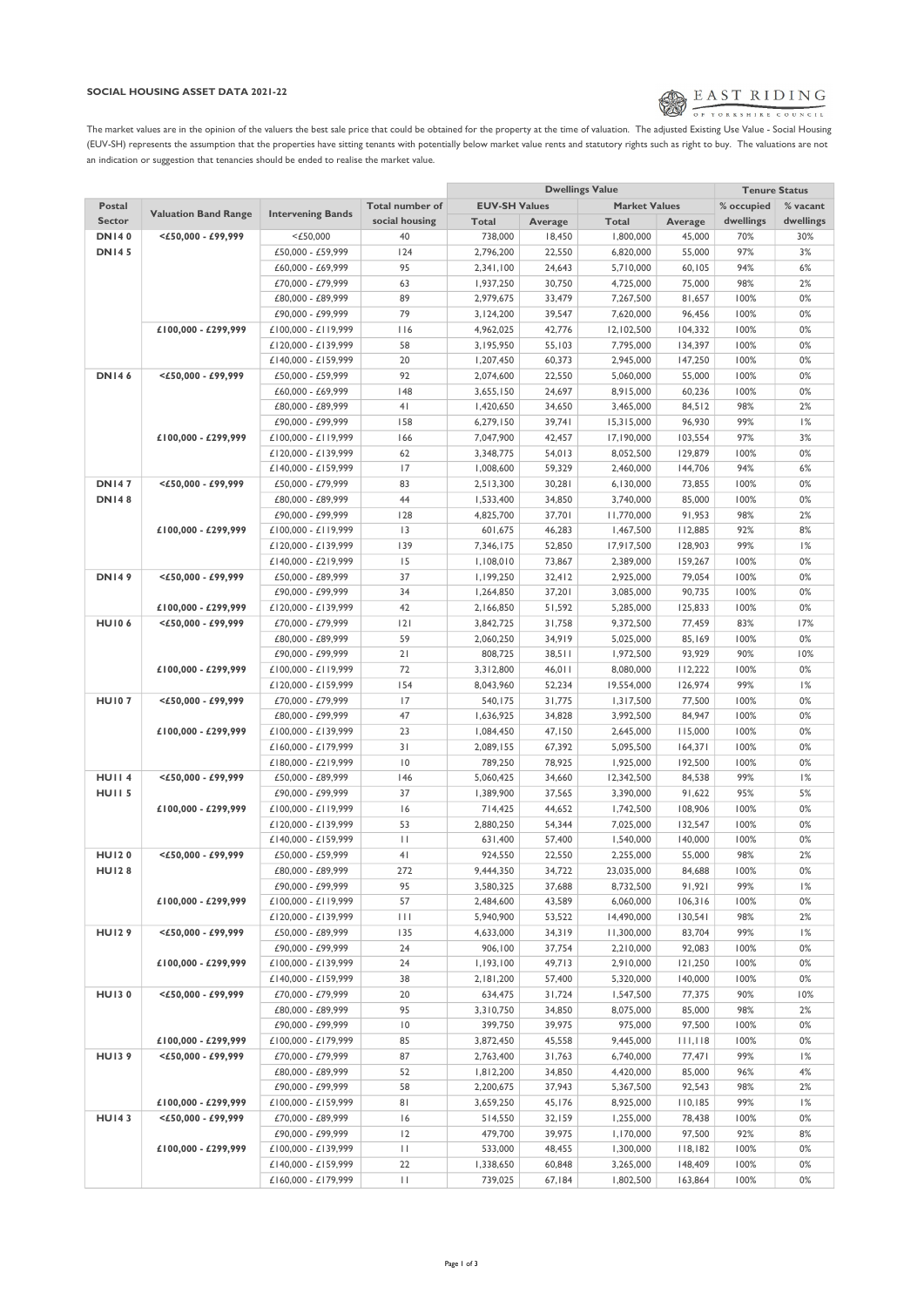|                    |                             |                                            |                 | <b>Dwellings Value</b>  |                  |                          |                    |              | <b>Tenure Status</b> |
|--------------------|-----------------------------|--------------------------------------------|-----------------|-------------------------|------------------|--------------------------|--------------------|--------------|----------------------|
| Postal             | <b>Valuation Band Range</b> | <b>Intervening Bands</b>                   | Total number of | <b>EUV-SH Values</b>    |                  | <b>Market Values</b>     |                    | % occupied   | % vacant             |
| <b>Sector</b>      |                             |                                            | social housing  | Total                   | Average          | <b>Total</b>             | Average            | dwellings    | dwellings            |
| <b>HU151</b>       | $<$ £50,000 - £99,999       | £70,000 - £79,999                          | 77              | 2,310,525               | 30,007           | 5,602,500                | 72,760             | 97%          | 3%                   |
|                    |                             | £80,000 - £89,999                          | 9               | 623,200                 | 32,800           | 1,520,000                | 80,000             | 100%         | 0%                   |
|                    |                             | £90,000 - £99,999                          | 4               | 551,450                 | 39,389           | 1,345,000                | 96,071             | 100%<br>97%  | 0%                   |
|                    | £100,000 - £299,999         | £100,000 - £139,999                        | 30<br>85        | 1,448,838<br>5,208,025  | 48,295           | 3,533,750                | 117,792            | 100%         | 3%<br>0%             |
| <b>HU152</b>       | $<$ £50,000 - £99,999       | £140,000 - £179,999<br>£50,000 - £79,999   | 12              | 336,969                 | 61,271<br>28,081 | 12,702,500<br>821,875    | 149,441<br>68,490  | 100%         | 0%                   |
|                    |                             | £80,000 - £89,999                          | 2               | 393,600                 | 32,800           | 960,000                  | 80,000             | 100%         | 0%                   |
|                    |                             | £90,000 - £99,999                          | 89              | 3,450,150               | 38,766           | 8,415,000                | 94,551             | 97%          | 3%                   |
|                    | £100,000 - £299,999         | £100,000 - £119,999                        | 36              | 1,555,438               | 43,207           | 3,793,750                | 105,382            | 97%          | 3%                   |
|                    |                             | £120,000 - £139,999                        | 84              | 4,491,960               | 53,476           | 10,956,000               | 130,429            | 100%         | 0%                   |
|                    |                             | £140,000 - £199,999                        | 34              | 2,106,375               | 61,952           | 5,137,500                | 151,103            | 100%         | 0%                   |
| <b>HU164</b>       | $<$ £50,000 - £99,999       | £70,000 - £79,999                          | 158             | 4,999,115               | 31,640           | 12,158,500               | 76,953             | 99%          | 1%                   |
| <b>HU165</b>       |                             | £80,000 - £89,999                          | 223             | 7,642,400               | 34,271           | 18,640,000               | 83,587             | 99%          | 1%                   |
|                    |                             | £90,000 - £99,999                          | 12              | 473,225                 | 39,435           | 1,112,500                | 92,708             | 92%          | 8%                   |
|                    | £100,000 - £299,999         | £100,000 - £119,999                        | 46              | 2,140,200               | 46,526           | 5,220,000                | 113,478            | 98%          | 2%                   |
|                    |                             | £120,000 - £139,999                        | 49              | 2,568,650               | 52,421           | 6,265,000                | 127,857            | 100%         | 0%                   |
|                    |                             | £140,000 - £159,999                        | 92              | 5,544,020               | 60,261           | 13,522,000               | 146,978            | 99%          | 1%                   |
|                    |                             | £160,000 - £199,999                        | 20              | 1,348,080               | 67,404           | 3,288,000                | 164,400            | 100%         | 0%                   |
| <b>HU170</b>       | $<$ £50.000 - £99.999       | £70,000 - £79,999                          | 15              | 430,500                 | 28,700           | 1,050,000                | 70,000             | 93%          | 7%                   |
|                    |                             | £80,000 - £89,999                          | 159             | 5,473,500               | 34,425           | 13,350,000               | 83,962             | 96%          | 4%                   |
|                    |                             | £90,000 - £99,999                          | 146             | 5,686,700               | 38,950           | 13,870,000               | 95,000             | 99%          | 1%                   |
|                    | £100,000 - £299,999         | £100,000 - £119,999                        | 57              | 2,626,250               | 46,075           | 6,355,000                | 111,491            | 100%         | 0%                   |
|                    |                             | £120,000 - £139,999                        | 273<br>69       | 14,400,725              | 52,750           | 34,772,500               | 127,372            | 99%<br>100%  | 1%<br>0%             |
|                    |                             | £140,000 - £179,999<br>£180,000 - £239,999 | 4               | 4,306,325<br>1,080,350  | 62,411<br>77,168 | 9,932,500<br>2,635,000   | 143,949<br>188,214 | 100%         | 0%                   |
| <b>HU175</b>       | $<$ £50,000 - £99,999       | £50,000 - £89,999                          | 63              | 2,056,150               | 32,637           | 5,015,000                | 79,603             | 100%         | 0%                   |
| <b>HU177</b>       |                             | £90,000 - £99,999                          | 8               | 680,600                 | 37,811           | 1,660,000                | 92,222             | 100%         | 0%                   |
| <b>HU178</b>       | £100,000 - £299,999         | £100,000 - £119,999                        | 3               | 588,350                 | 45,258           | 1,435,000                | 110,385            | 100%         | 0%                   |
|                    |                             | £120,000 - £139,999                        | 44              | 2,373,080               | 53,934           | 5,788,000                | 131,545            | 100%         | 0%                   |
|                    |                             | £140,000 - £159,999                        | 58              | 3,539,325               | 61,023           | 8,632,500                | 148,836            | 100%         | 0%                   |
|                    |                             | £160,000 - £179,999                        | 12              | 814,875                 | 67,906           | 1,987,500                | 165,625            | 100%         | 0%                   |
|                    |                             | £180,000 - £259,999                        | 20              | 1,877,020               | 93,851           | 4, I 18,000              | 205,900            | 100%         | 0%                   |
| <b>HU179</b>       | $<$ £50,000 - £99,999       | £70,000 - £89,999                          | 182             | 6,273,000               | 34,467           | 15,300,000               | 84,066             | 98%          | 2%                   |
|                    |                             | £90,000 - £99,999                          | 48              | 5,711,300               | 38,590           | 13,930,000               | 94,122             | 99%          | 1%                   |
|                    | £100,000 - £299,999         | £100,000 - £119,999                        | 66              | 3,023,750               | 45,814           | 7,375,000                | 111,742            | 97%          | 3%                   |
|                    |                             | £120,000 - £139,999                        | 199             | 10,451,175              | 52,518           | 25,432,500               | 127,802            | 97%          | 3%                   |
|                    |                             | £140,000 - £179,999                        | 86              | 5, 113, 725             | 59,462           | 12,472,500               | 145,029            | 100%         | 0%                   |
| <b>HU181</b>       | $<$ £50.000 - £99.999       | £50,000 - £59,999                          | 119             | 2,533,800               | 21,292           | 6,180,000                | 51,933             | 82%          | 18%                  |
|                    |                             | £80,000 - £89,999                          | 21<br>30        | 728,775                 | 34,704           | 1,777,500<br>2,802,500   | 84,643             | 100%         | $0\%$<br>0%          |
|                    | £100,000 - £299,999         | £90,000 - £99,999<br>£100,000 - £119,999   | 93              | 1,149,025<br>4,177,900  | 38,301<br>44,924 | 10,190,000               | 93,417<br>109,570  | 100%<br>100% | 0%                   |
|                    |                             | £120,000 - £159,999                        | 3               | 694,950                 | 53,458           | 1,695,000                | 130,385            | 100%         | 0%                   |
| <b>HU192</b>       | $<$ £50,000 - £99,999       | £50,000 - £69,999                          | 108             | 2,334,950               | 21,620           | 5,695,000                | 52,731             | 99%          | 1%                   |
| HU203              |                             | £70,000 - £79,999                          | 3               | 4,046,700               | 30,891           | 9,870,000                | 75,344             | 97%          | 3%                   |
| <b>HU47</b>        |                             | £80,000 - £89,999                          | 156             | 5,260,300               | 33,720           | 12,830,000               | 82,244             | 97%          | 3%                   |
| <b>HU54</b>        |                             | £90,000 - £99,999                          | 25              | 937,875                 | 37,515           | 2,287,500                | 91,500             | 100%         | 0%                   |
| <b>HU75</b>        | £100,000 - £299,999         | £100,000 - £119,999                        | $\overline{10}$ | 478,845                 | 47,885           | 1,120,500                | 112,050            | 100%         | 0%                   |
|                    |                             | £120,000 - £159,999                        | 29              | 1,542,625               | 53,194           | 3,762,500                | 129,741            | 97%          | 3%                   |
| YO <sub>15</sub> * | $<$ £50,000 - £99,999       | £60,000 - £89,999                          | 17              | 477,650                 | 28,097           | 1,165,000                | 68,529             | 94%          | 6%                   |
|                    |                             | £90,000 - £99,999                          | 21              | 796,425                 | 37,925           | 1,942,500                | 92,500             | 95%          | 5%                   |
|                    | £100,000 - £299,999         | £100,000 - £119,999                        | 16              | 742,100                 | 46,381           | 1,810,000                | 113,125            | 100%         | 0%                   |
|                    |                             | £120,000 - £219,999                        | 33              | 1,945,450               | 58,953           | 4,745,000                | 143,788            | 100%         | 0%                   |
| <b>YO164</b>       | $<$ £50,000 - £99,999       | £60,000 - £69,999                          | 142             | 3,823,750               | 26,928           | 9,155,000                | 64,472             | 81%          | 19%                  |
|                    |                             | £70,000 - £79,999<br>£80,000 - £89,999     | 151<br>319      | 4,343,950<br>10,961,790 | 28,768<br>34,363 | 10,595,000<br>26,661,000 | 70,166<br>83,577   | 97%<br>98%   | 3%<br>2%             |
|                    |                             | £90,000 - £99,999                          | 100             | 3,793,525               | 37,935           | 9,252,500                | 92,525             | 100%         | 0%                   |
|                    | £100,000 - £299,999         | £100,000 - £119,999                        | 290             | 12,665,970              | 43,676           | 30,843,000               | 106,355            | 98%          | 2%                   |
|                    |                             | £120,000 - £139,999                        | 38              | 2,004,975               | 52,763           | 4,837,500                | 127,303            | 97%          | 3%                   |
| <b>YO166</b>       | $<$ £50,000 - £99,999       | £60,000 - £69,999                          | 91              | 2,384,150               | 26,199           | 5,815,000                | 63,901             | 70%          | 30%                  |
| <b>YO167</b>       |                             | £70,000 - £79,999                          | 189             | 5,426,350               | 28,711           | 13,235,000               | 70,026             | 97%          | 3%                   |
|                    |                             | £80,000 - £99,999                          | 123             | 4,237,350               | 34,450           | 10,335,000               | 84,024             | 97%          | 3%                   |
|                    | £100,000 - £299,999         | £100,000 - £119,999                        | 234             | 10,388,375              | 44,395           | 25,337,500               | 108,280            | 100%         | 0%                   |
|                    |                             | £120,000 - £139,999                        | 172             | 9,599,125               | 55,809           | 23,412,500               | 136, 119           | 99%          | 1%                   |
|                    |                             | £140,000 - £219,999                        | 21              | 1,293,550               | 61,598           | 3,155,000                | 150,238            | 100%         | 0%                   |
| YO253              | $<$ £50,000 - £99,999       | £60,000 - £79,999                          | 104             | 3,085,250               | 29,666           | 7,525,000                | 72,356             | 81%          | 19%                  |
| <b>YO254</b>       |                             | £80,000 - £99,999                          | 66              | 2,527,035               | 38,288           | 6,163,500                | 93,386             | 97%          | 3%                   |
| <b>YO25 5</b>      | £100,000 - £299,999         | £100,000 - £119,999                        | 214             | 9,571,650               | 44,727           | 23,295,000               | 108,855            | 98%          | 2%                   |
|                    |                             | £120,000 - £139,999                        | 135             | 7,177,420               | 53,166           | 17,228,000               | 127,615            | 99%          | 1%                   |
|                    |                             | £140,000 - £159,999                        | 15              | 904,050                 | 60,270           | 2,205,000                | 147,000            | 100%         | 0%                   |
|                    |                             | £160,000 - £259,999                        | $\overline{10}$ | 710,838                 | 71,084           | 1,733,750                | 173,375            | 100%         | 0%                   |